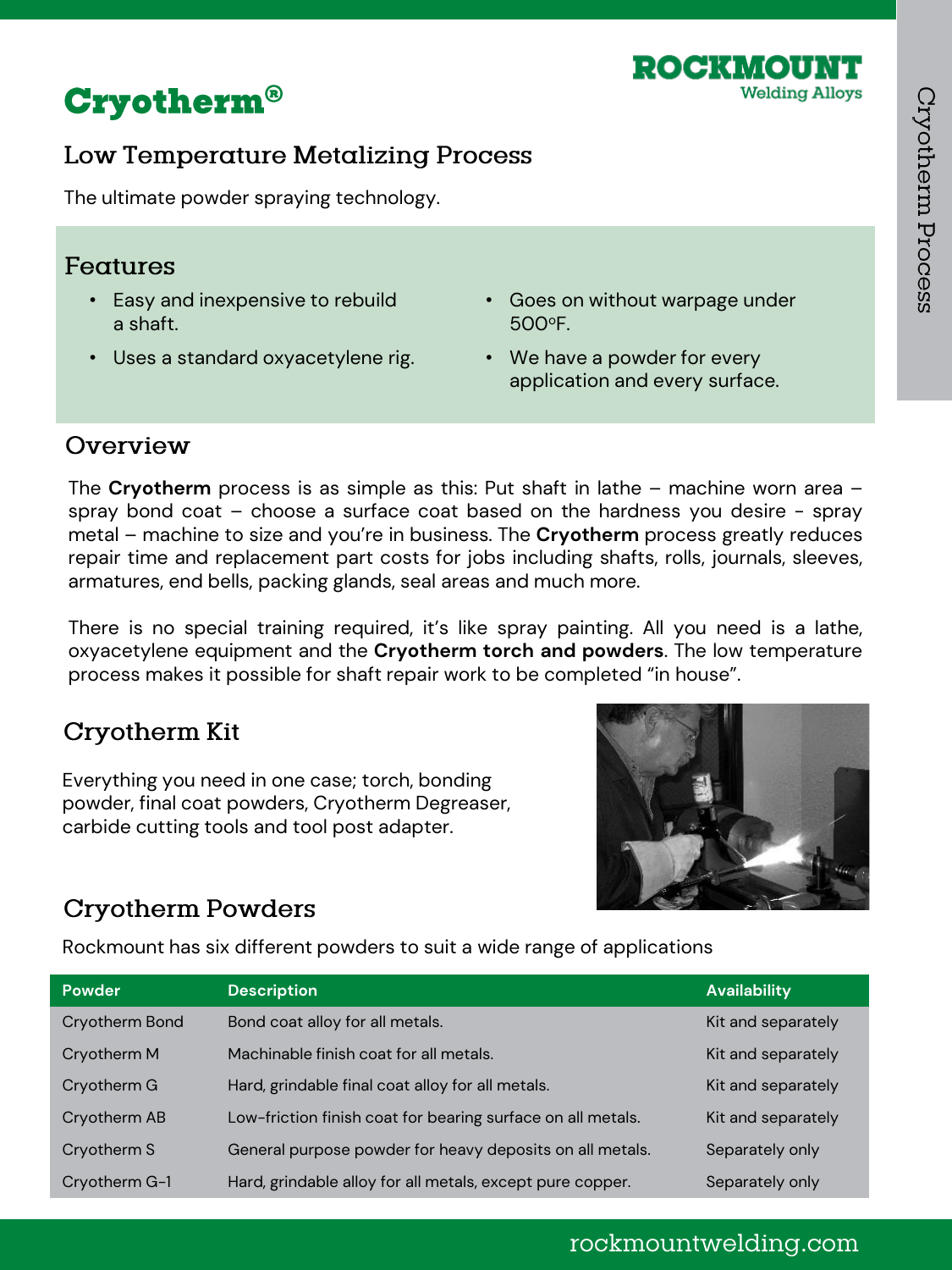

# **Cryotherm<sup>®</sup> Bond**

Spray Powder - Gas

Bond coat alloy for all metals.

#### Features

- Produces Metallurgical Bond
- Low Preheat Temperature
- Bonds At Low Temperature
- Easy To Use
- Minimal Preparation
- Excellent On All Types of Cylindrical Surfaces: Shafts, Journals, and **Bearings**

# Characteristics

**Cryotherm Bond** is the component of the **Cryotherm** process, which permits rebuilding of worn or undersize cylindrical parts without the usual danger of distortion, warping metallurgical changes in the base metal. This is made possible by an exothermic reaction which produces a metallurgical bond at less than 500°F (250°C). Use with the **Cryotherm Torch** to prepare final coating, **Cryotherm Bond** is easy to use for even inexperienced operators, yet the results are uniformly excellent.

# Application

Clean piece to be rebuilt with **Cryotherm Degreaser** (available separately). Mount part in lathe and undercut work area at least 0.015" (0.030 for copper alloys), extending undercut 1/2" beyond worn region. Thread undercut - about 30 threads per inch. Apply **Cryotherm Degreaser** again and then - Do not touch undercut area.

Set acetylene pressure at 5 psi and oxygen at 7 psi, which should produce a slightly carburizing flame. Preheat workpiece to 200°F (100°C) while turning in lathe at 50-125 surface feet per minute. Set torch  $6" - 7"$  from work and open powder valve. Start and finish deposit 3/4" beyond undercut region. Apply to 0.005" minimum thickness.

**Container Size** 

### Technical

| <b>Macro Hardness</b> | 65 RB                      | Available in 1# and 5# containers.   |
|-----------------------|----------------------------|--------------------------------------|
| <b>Density</b>        | 7.2 $g$ / $cc$             | Can be used with any compatible cold |
| Weight                | $.037$ # / sq. ft. / .001" | spray torch.                         |

### rockmountwelding.com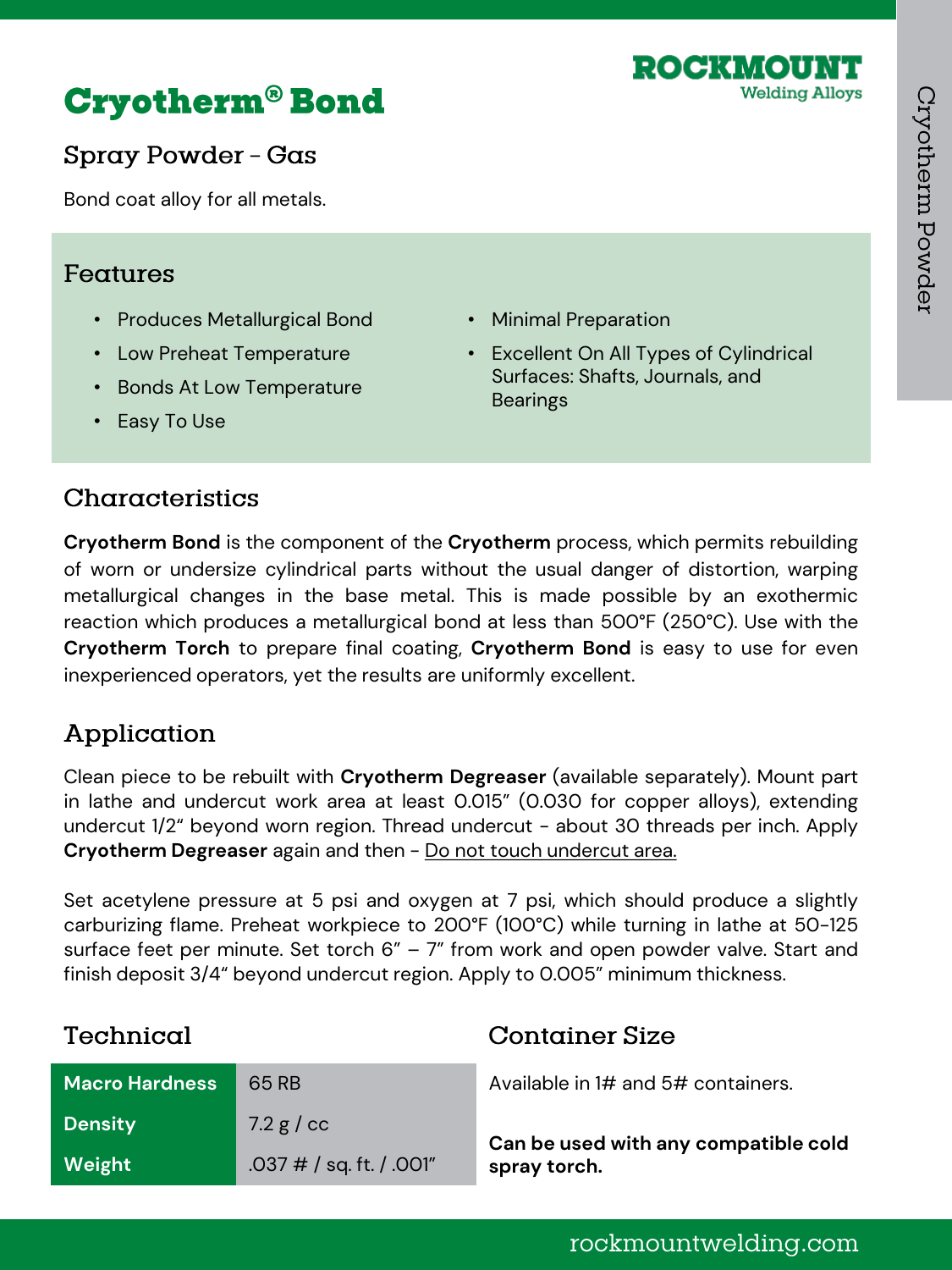

# **Cryotherm<sup>®</sup> M**

# Spray Powder - Gas

Machinable finish coat alloy for all metals, except pure copper.

#### Features

- Excellent Corrosion Resistance
- Deposit Retains Lubrication
- Bonds At Low Temperature
- Low Friction Surface
- Machinable
- Builds To 0.125" Thick

**Container Size** 

• Work Hardens

• Hardness 80 RB

### Characteristics

**Cryotherm M** is a general purpose, low temperature powder used on top of **Cryotherm Bond** to produce a surface which is wear and corrosion resistant, yet machinable. The deposited hardness plus the work-hardening characteristic produce a low friction, longwearing surface. Deposit properties are further enhanced by the fact that the surface retains lubrication. The corrosion resistance of the alloy is equal or superior to that of most stainless steels.

# Application

Apply over a base coat of **Cryotherm Bond,** using the same torch settings, distance, and lathe speed as for **Cryotherm Bond.** Apply in even passes until thickness equals final diameter plus approximately 0.020".

Finish using a sharp **Carbide** tool. Use carburizing flame. Caution: Do no overheat, as temperature over 750°F (400°C), can be detrimental.

# Technical

| <b>Macro Hardness</b> | 80 RB                       |                                      |
|-----------------------|-----------------------------|--------------------------------------|
|                       |                             | Available in 1# and 5# containers.   |
| <b>Density</b>        | 7.4 g / $cc$                |                                      |
| Weight                | .039 $\#$ / sq. ft. / .001" | Can be used with any compatible cold |
| <b>Spray Coverage</b> | $3.0m^2$ / hr / 0.1mm       | spray torch.                         |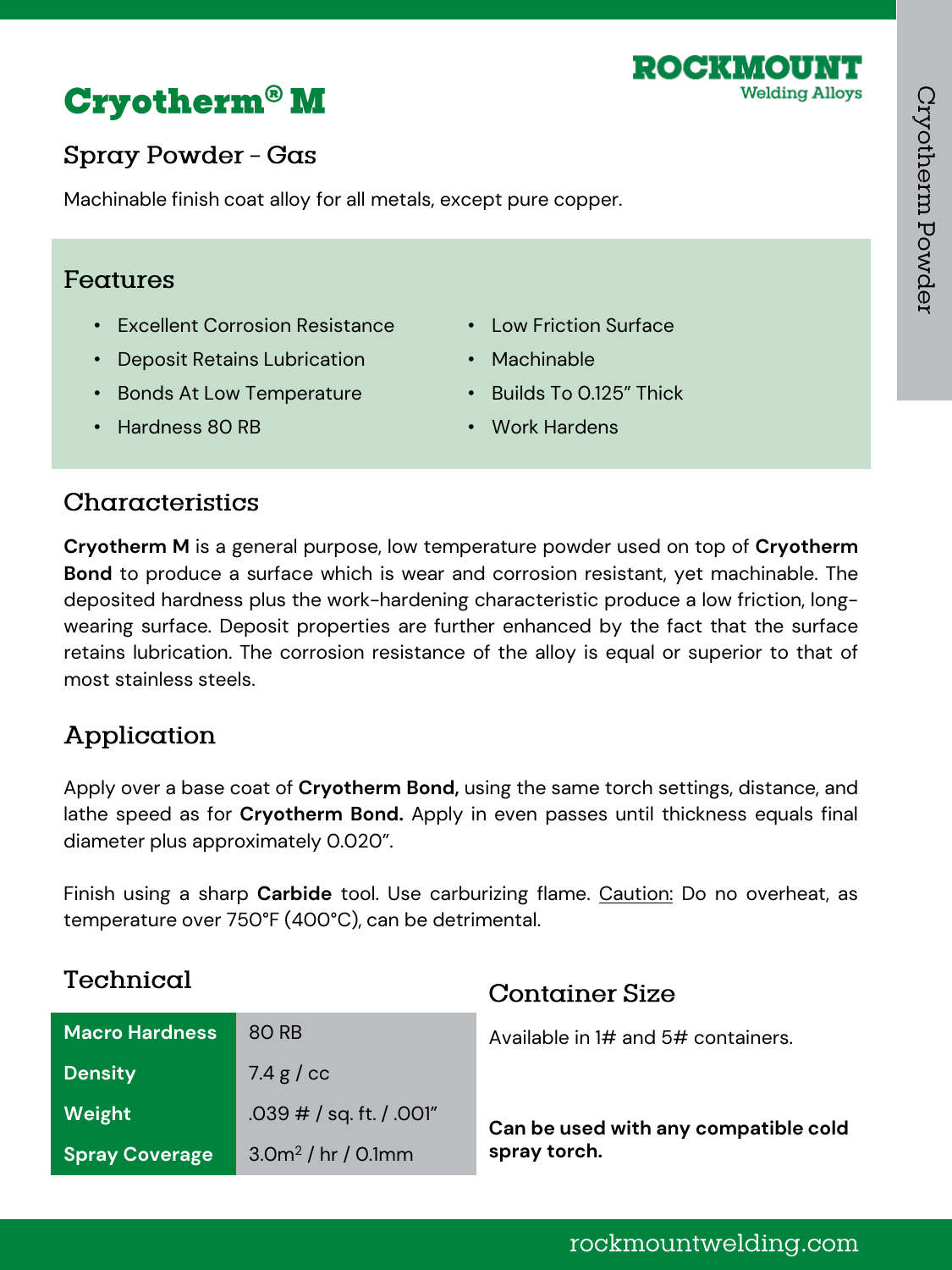



# Spray Powder - Gas

Hard, grindable final coat alloy for all metals, except pure copper.

#### Features

- Excellent Corrosion Resistance
- Hardness 24 RC
- Grinds To Mirror Finish
- Excellent Wear and Abrasion Resistance
- Builds Up To 0.100" Thickness
- High Density Deposit
- Low Application Temperature
- Low Friction Surface

#### Characteristics

**Cryotherm G** is a "cold" spray powder alloy which produces a hard, dense, low friction surface exhibiting excellent corrosion and wear resistance. It's combination of properties make it ideal for applications where abrasion and wear conditions are severe.

**Cryotherm G** can be applied to thickness up to 0.100", and grinding produces a smooth, long-wearing finish.

# Application

Apply over base coat **Cryotherm Bond,** using the same torch settings, distance, and lathe speed as for **Cryotherm Bond.** Apply to thickness equal to finish diameter plus approximately 0.020". Finish to desired dimensions by grinding. Use carburizing flame.

Caution: Do no overheat, as temperature over 750°F (400°C) can be detrimental.

| Technical             |                             | <b>Container Size</b>                |
|-----------------------|-----------------------------|--------------------------------------|
| <b>Macro Hardness</b> | <b>24 RB</b>                | Available in 1# and 5# containers.   |
| <b>Density</b>        | 7.6 $g$ / $cc$              | Can be used with any compatible cold |
| Weight                | .040 $\#$ / sq. ft. / .001" | spray torch.                         |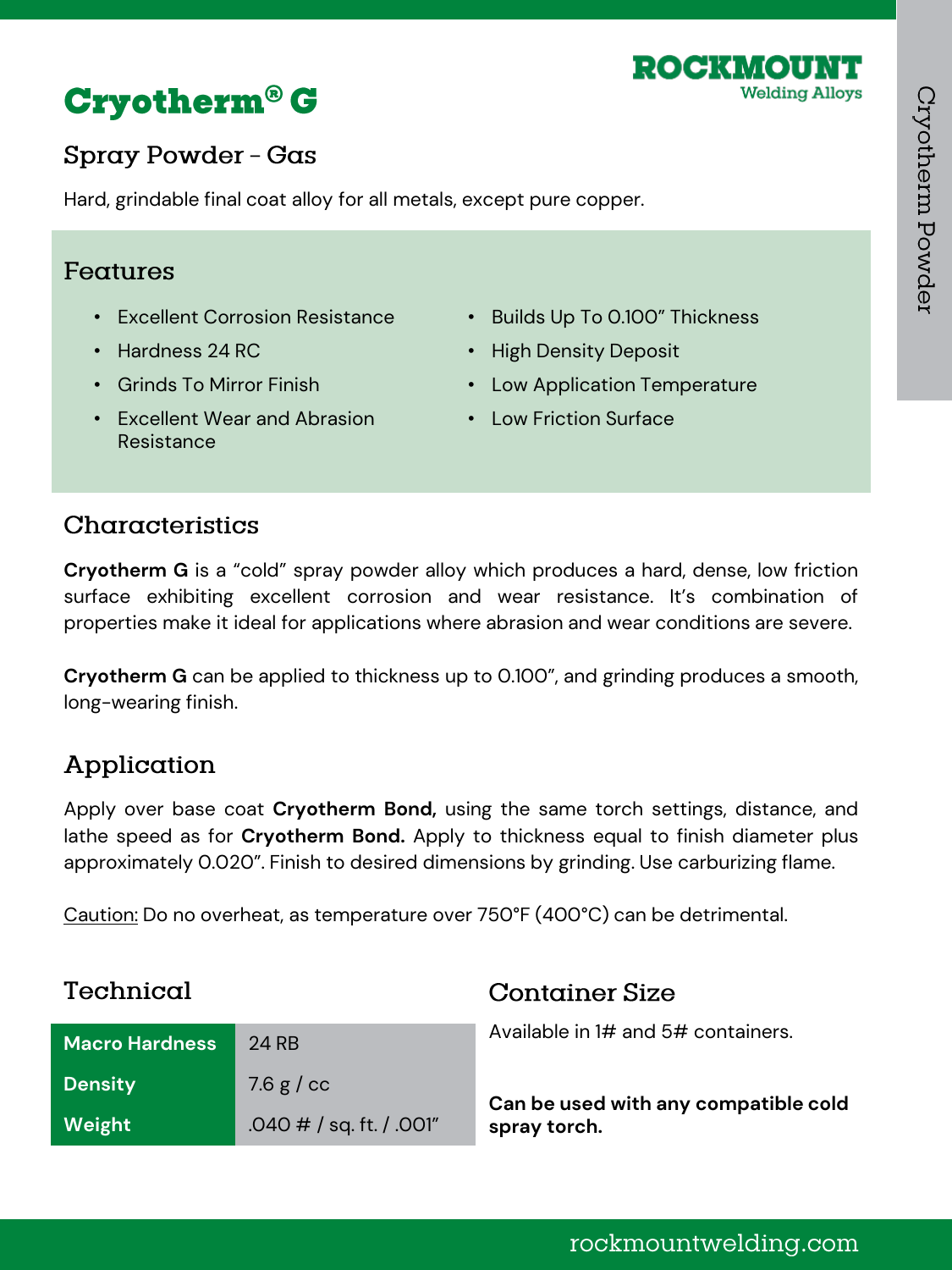

# **Cryotherm<sup>®</sup> AB**

# Spray Powder - Gas

Low-friction finish coat for bearing surface on all metals. Machinable aluminum-bronze finish coat for all metals, except pure copper.

#### Features

- Bonds At Low Temperature
- Low Friction Surfaces
- Excellent Heat Conduction
- Wear Resistant Aluminum Bronze
- Hardness RB 50
- Build To 0.125"

• Retains Lubrication

• Superior Machinability

### Characteristics

**Cryotherm AB** is a wear resistant, highly machinable "cold" spray powder alloy which is perfect for applications where a true bearing surface is required. The aluminum-bronze structure of **Cryotherm AB** provides a deposit which is self-lubricating, resists galling and has excellent thermal conductivity.

# Application

Use the same torch to work distance and lathe speed as applying **Cryotherm Bond** but use an oxidizing flame. (Acetylene, 5psi & Oxygen 11-13psi). Incorrect torch settings will result in heavy smoke. Apply to required thickness plus .020", using even traverses of the turning shaft.

Caution: Do not overheat, as temperature over 750°F (400°C), can be detrimental. Build up may be finished using a sharp **Carbide** bit.

| Technical             |                            | <b>Container Size</b>                |
|-----------------------|----------------------------|--------------------------------------|
| <b>Macro Hardness</b> | 50 RB                      | Available in 1# and 5# containers.   |
| <b>Density</b>        | $6.0 g$ / cc               | Can be used with any compatible cold |
| Weight                | $.033$ # / sq. ft. / .001" | spray torch.                         |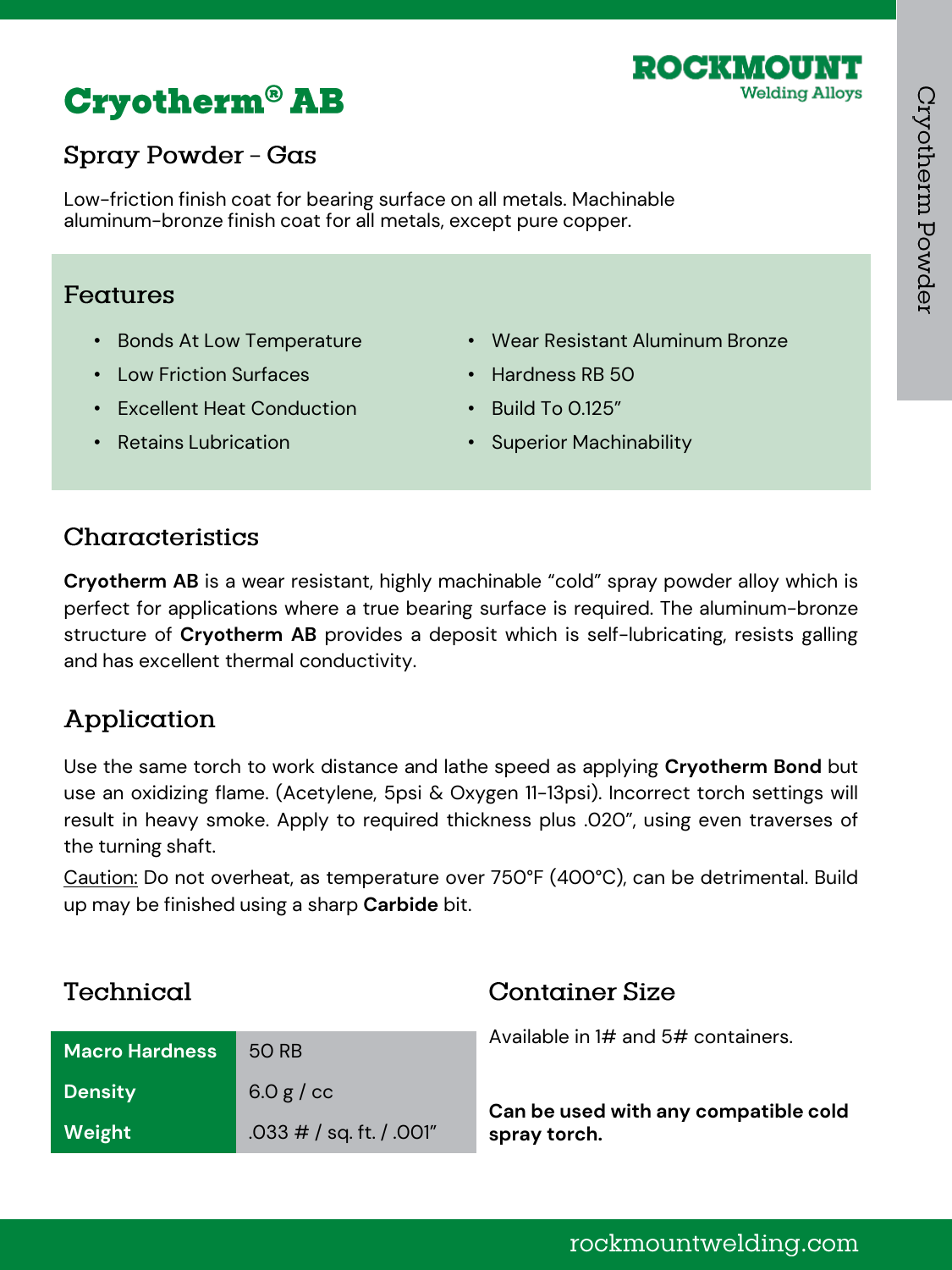

# **Cryotherm<sup>®</sup>S**

# Spray Powder - Gas

Maximum build-up on badly worn shafts. Excellent on impellers, motor shafts and journals.

#### Features

• Unlimited Deposit Thickness

• High Compression Strength

- Excellent Machineability
- Atomized Powder (not pulverized)
- Excellent Color Match To Mild Steel
- Sprays to 750°F
- Consistent Hardness Throughout Build-Up
- Can be used as a cushion for other powders.

#### Characteristics

**Cryotherm S** is a general purpose, low temperature powder used on **Cryotherm Bond** to produce a surface which offers wear and moderate corrosion resistance while retaining maximum machinability. Excellent for extremely heavy deposits and as a cushion for all other powders. Extremely high compression strength.

# Application

Apply over base coat **Cryotherm Bond,** using the same torch settings, distance, and lathe speed as for **Cryotherm Bond.** Apply in even passes until thickness equals final diameter plus approximately 0.020".

Finish using a sharp **Carbide** tool. Use neutral flame.

Caution: Do no overheat, as temperature over 750°F (400°C), can be detrimental.

| Technical             |                            | <b>Container Size</b>                                |
|-----------------------|----------------------------|------------------------------------------------------|
| <b>Macro Hardness</b> | 82 RB                      | Available in 1# and $5#$ containers.                 |
| <b>Density</b>        | 7.2 g / cc                 |                                                      |
| Weight                | $.037$ # / sq. ft. / .001" | Can be used with any compatible cold<br>spray torch. |